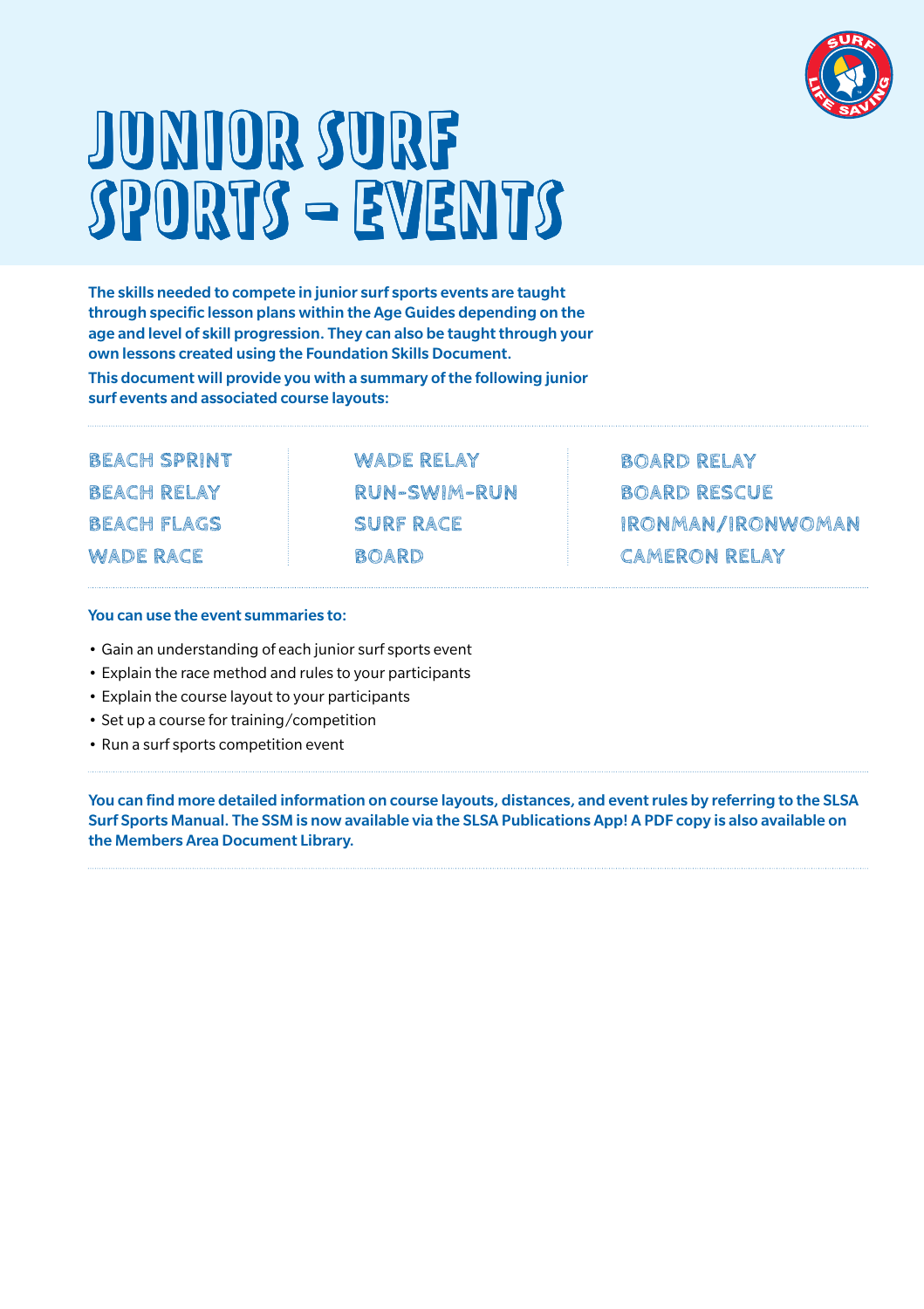

## BEACH SPRINT & BEACH RELAY

## **AGE GROUP: U8-U14 (7-13 years old)**

### **EQUIPMENT**

- Start/finish line marker poles
- Starting whistle
- Lane ropes are recommended

## **STARTING PROCEDURE**

- On your mark = 'ready'
- Get set = 'set'
- Go = 'whistle'

## **SAFETY REQUIREMENTS**

- No more than 10 participants per race
- Clear track of any hazards (sharp shells, etc.)
- Ensure even beach area

## **DISTANCE**

• Course length no longer than 70m

## **JUDGING**

- Placing order over finish line
- Finish is judges on chest over line and on their feet
- Moving before 'go' command shall be considered a 'break' and a false start declared

## **METHOD**

• Participants run from start line to finish line

## **AGE GROUP: U8-U14 (7-13 years old)**

## **EQUIPMENT**

- Start/finish line marker poles
- 1 baton per team (300mm long/25mm diameter)
- Lane ropes are recommended

## **STARTING PROCEDURE**

- On your mark = 'ready'
- $\cdot$  Get set = 'set'
- Go = 'whistle'

## **SAFETY REQUIREMENTS**

- No more than 10 teams per race
- Clear track of any hazards (shard shells, etc.)
- Ensure even beach area

## **DISTANCE**

• Course length no longer than 70m

## **JUDGING**

- Team of 4 with 2 members places at either end of the track
- Baton must be handed over behind changeover line
- No part of body/hands to cross changeover line before baton has changed team
- Judges required at both ends to check changes
- Batons must be handed not thrown
- If a baton is dropped it can be picked up and team continues
- Finish is judged on chest of last runner over the finish line on their feet

- Teams of four with two at each end
- Each member runs the course once and the race is finished when last member crosses the finish line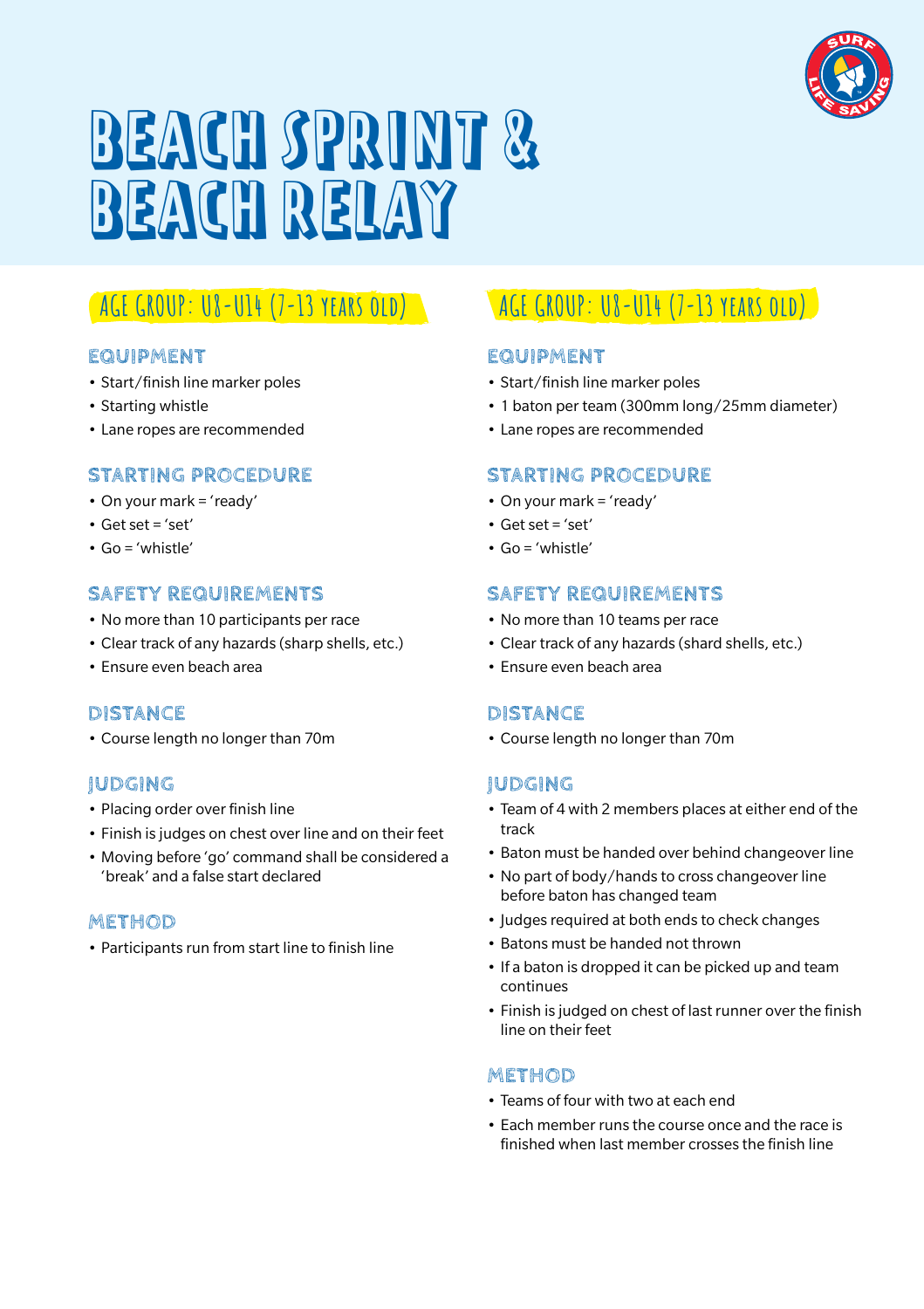

## BEACH SPRINT & BEACH RELAY

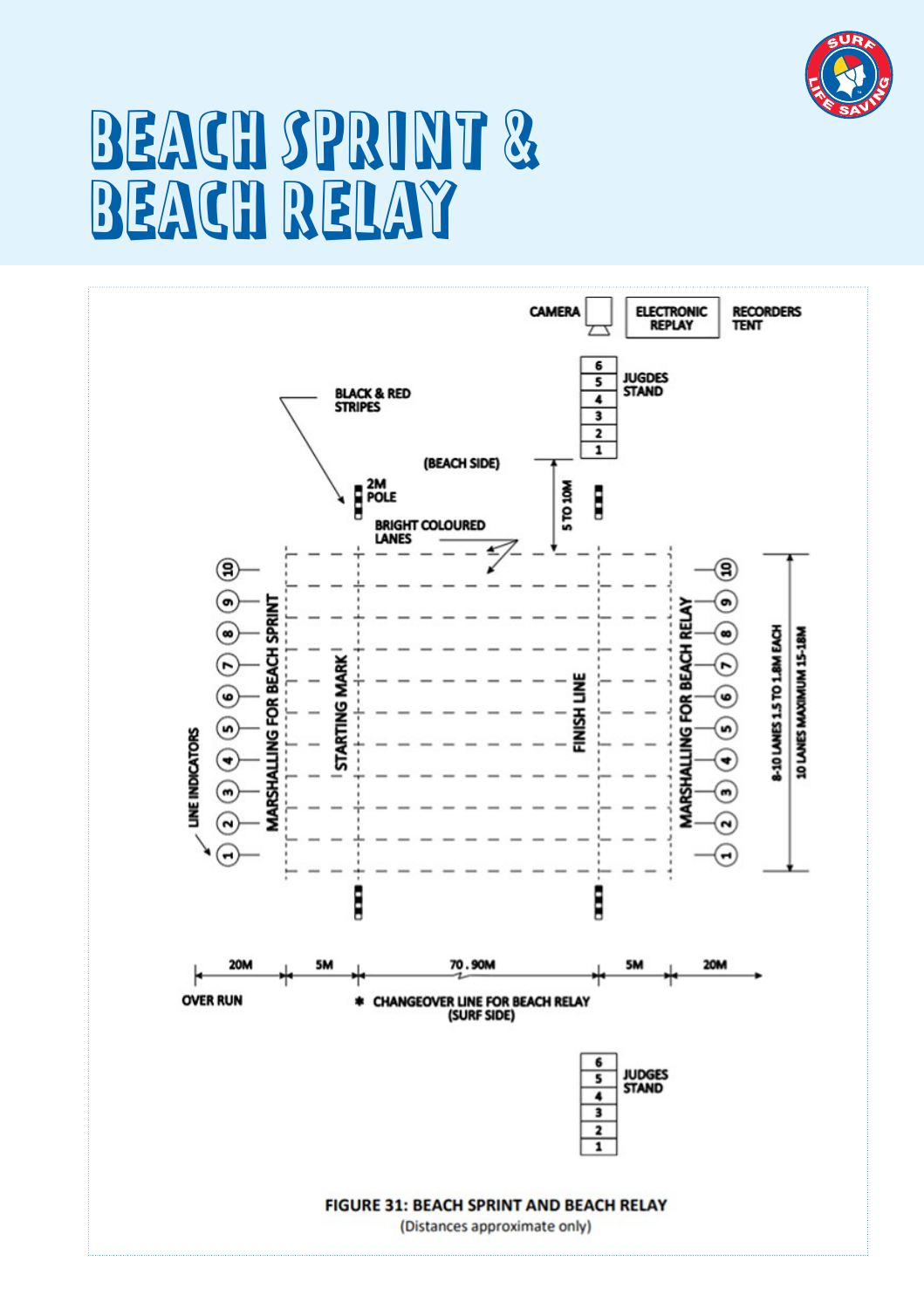

## BEACH FLAGS

## **AGE GROUP: U8-U14 (7-13 years old)**

#### **EQUIPMENT**

- Start/finish line marker poles
- Starting whistle
- Beach flags (300mm length/25mm diameter)

## **STARTING PROCEDURE**

- On your mark = 'ready'
- $\cdot$  Get set = 'set'
- Go = 'whistle'

## **SAFETY REQUIREMENTS**

- 10 participants per round (maximum 16)
- Clear arena of hazards (sharp shells, etc.)
- Ensure even beach area

#### **DISTANCE**

- Course distance 15m
- Flags are spaced 1.5m apart

#### **JUDGING**

- Chest must be flat on the sand
- Dead heats are called, and 2 participants will have 1 rerun
- No deliberate impedance of another participant is allowed

- One less baton than participants
- Participants lie face down with toes on start line, heels together and hands placed fingertips to wrist, with one on top of the other, with head up
- On the command 'heads down', chins are placed upon hands
- At the 'whistle' participants get to their feet, run and attempt to gain a flag
- The participant that does not gain a flag is eliminated

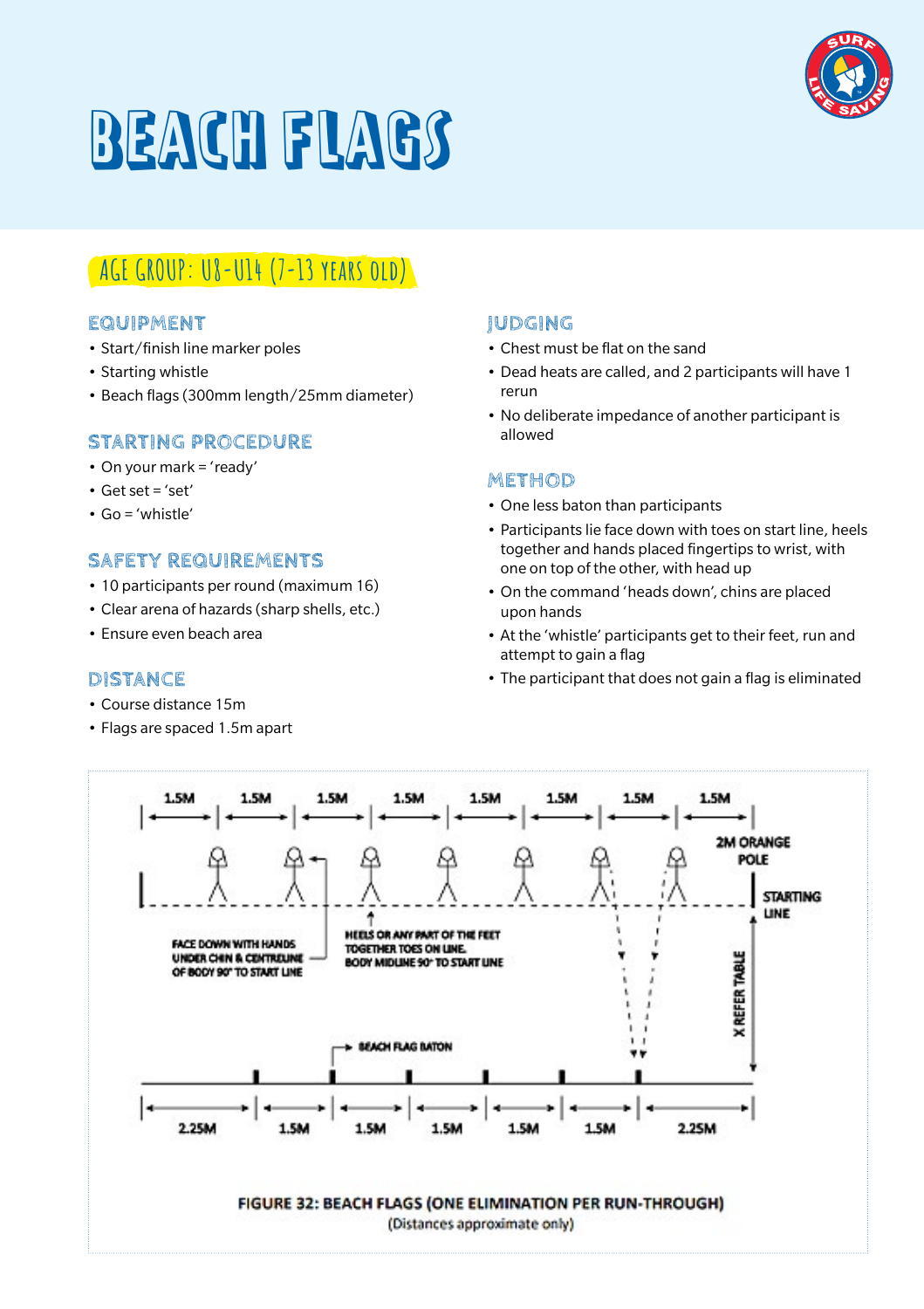

## WADE RACE

## **AGE GROUP: U8 (7 years old)**

## **EQUIPMENT**

- Start poles/finish flags
- 3 water safety personnel to act as water markers
- Starting whistle

## **STARTING PROCEDURE**

- On your mark = 'ready'
- $\bullet$  Get set = 'set'
- Go = 'whistle'

## **SAFETY REQUIREMENTS**

- Water safety personnel at waist depth
- 16 participants per race (maximum)
- Head count participants at start and finish

### **DISTANCE**

- Adjust course to suit ability/conditions
- Course no further than 15m from water's edge

## **JUDGING**

- Participants must go around the outside of all water markers
- Final placing order judges on participants chest

- Participants on start line approx. 5m away from waterline
- Upon start participants wade, dive, or swim around the water section of the course from left to right and return to shore to finishing line

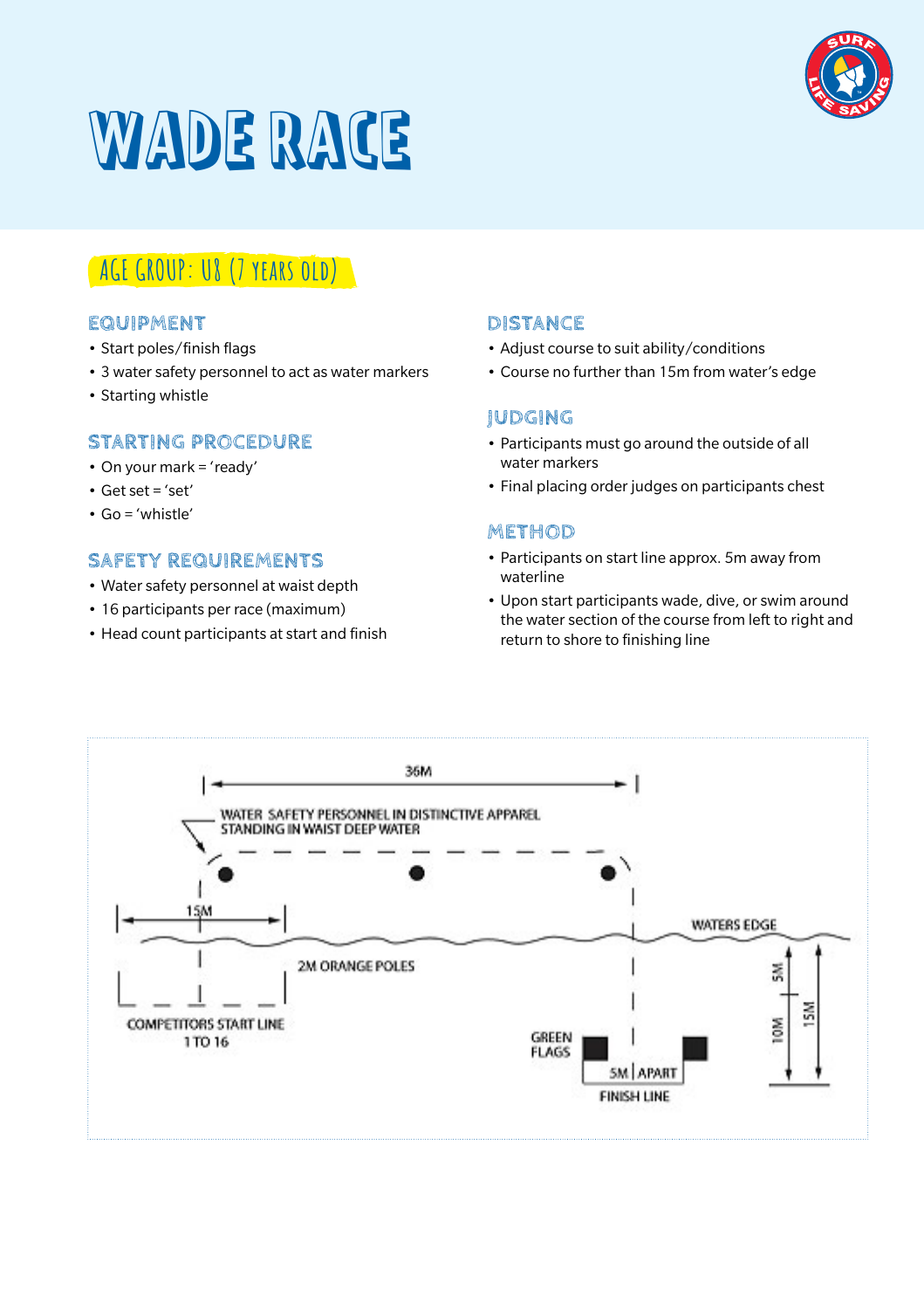

## WADE RELAY RACE

## **AGE GROUP: U8 (7 years old)**

### **EQUIPMENT**

- Start poles/finish flags
- 2 turning flags
- 3 water safety personnel acts as water markers
- Starting whistle

### **STARTING PROCEDURE**

- On your mark = 'ready'
- $\cdot$  Get set = 'set'
- $\cdot$  Go = 'whistle'

## **SAFETY REQUIREMENTS**

- Water safety personnel at waist depth
- 16 teams per race (maximum)
- Head count participants at start and finish

## **DISTANCE**

- Adjust course to suit ability/conditions
- Course no further than 15m from water's edge

## **JUDGING**

- Participants must go around the outside of all water markers
- Visible tags to be made on shore-ward side of changeover line
- Final placing order judged on participants chest

- 4 participants per team
- Wader #1 starts on the line approx. 5m away from waterline
- Wader #1 enters the water, rounds the water markers, leaved the water, rounds the two turning flags and tags the next wader (#2) on the changeover line, this will be repeated for wader #2 tagging wader #3 when wader #3 tag the last participant (#4) they will repeat the process, but after rounding the first turning flag on beach will run to finish line between the two finish flags
- The finish is judged on the chest of the last wader (#4) crossing the finishing line on their feet

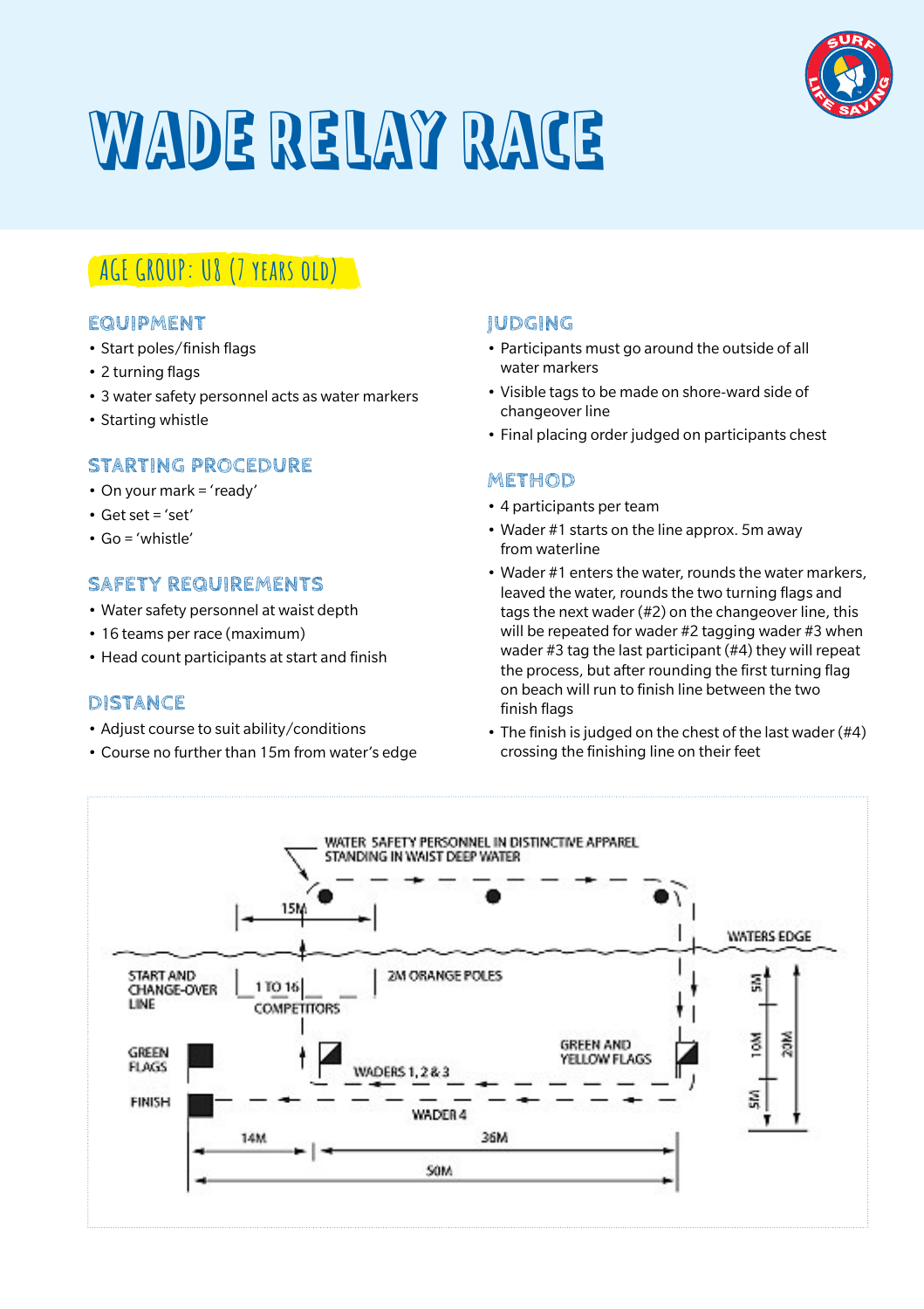

# RUN-SWIM-RUN

## **AGE GROUP: U11-U14**

### **EQUIPMENT**

- Start poles/finish flags
- Turning flag
- Minimum 2 swim buoys, 10m apart
- Starting whistle

## **STARTING PROCEDURE**

- On your mark = 'ready'
- $\cdot$  Get set = 'set'
- $\cdot$  Go = 'whistle'

## **SAFETY REQUIREMENTS**

- 15-20 participants per race (maximum 32)
- Head count participants at start and finish

## **DISTANCE**

- Distance to swim buoys is 120m from knee depth (minimum)
- Minimum total swim distance is 288m

## **JUDGING**

- Participants must round all swimming buoys to the right
- Placing order over the finish line
- The finish is judged on the chest of the participant crossing the finishing line on their feet

- Participants line up on the start line
- On the starting signal participants run along the beach and round turning flag
- Participants then enter the water and swim around the 2 swim buoys
- On returning to shore, participants round the turning flag and run through the two finish flags

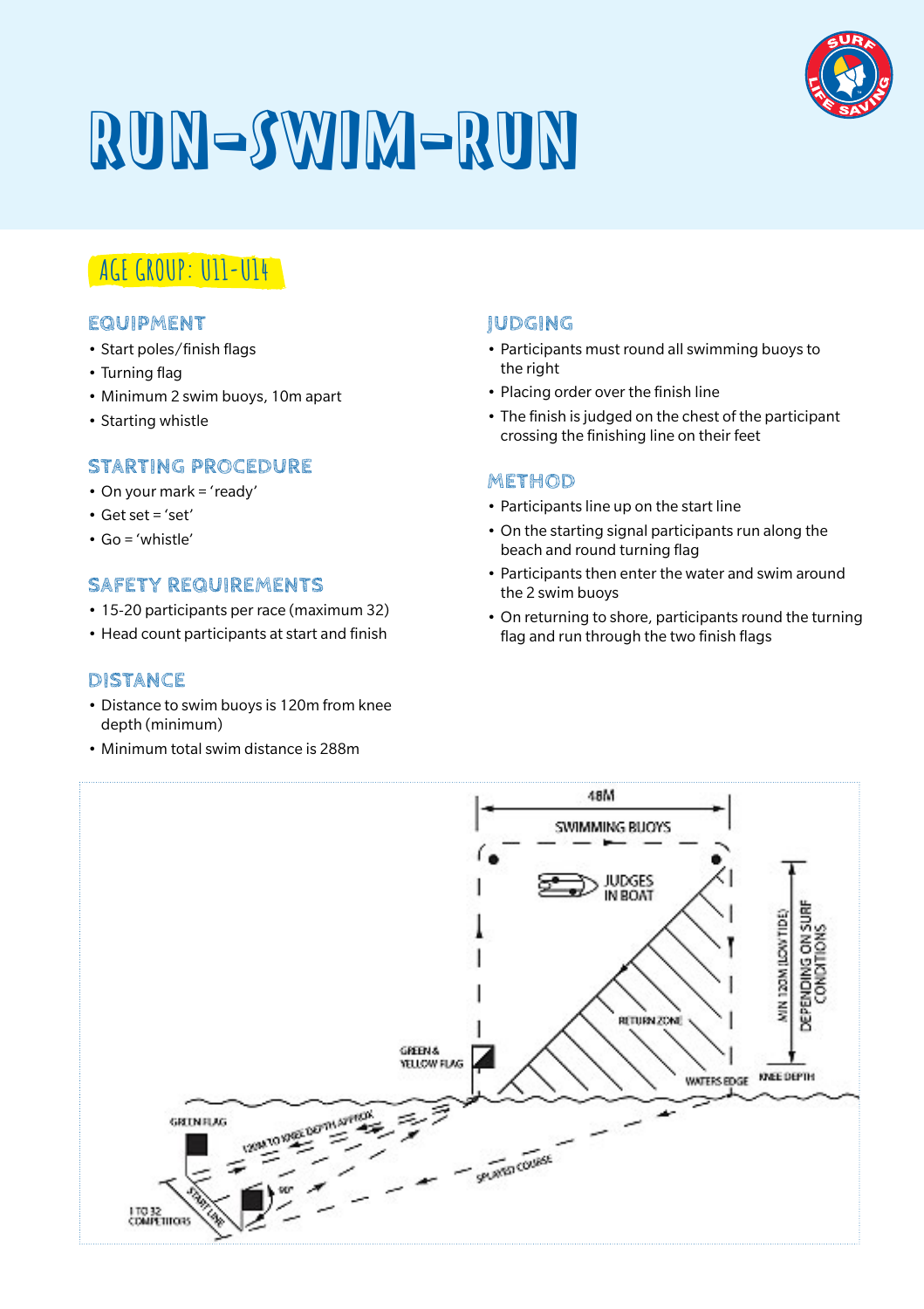

## SURF RACE

## **AGE GROUP: U9-U14 (8-13 YEARS OLD)**

### **EQUIPMENT**

- Start poles/finish flags
- Full set of swim buoys (U11-U14)
- Two single buoys, 10m apart (U9- U10)
- Starting whistle

## **STARTING PROCEDURE**

- On your mark = 'ready'
- $\cdot$  Get set = 'set'
- Go = 'whistle'

## **SAFETY REQUIREMENTS**

- 15-20 participants per race (maximum 32)
- Head count children at start and finish

#### **DISTANCE**

- U9-U10 minimum 70m
- $\cdot$  U11-U14 minimum 120m

## **JUDGING**

- Participants must go around outside of turning buoys
- Placing order over finish line
- Finish judged on participants chest across finish and be on their feet

#### **METHOD**

• Participants swim from left to right, round right course and return to shore and run to the finish line

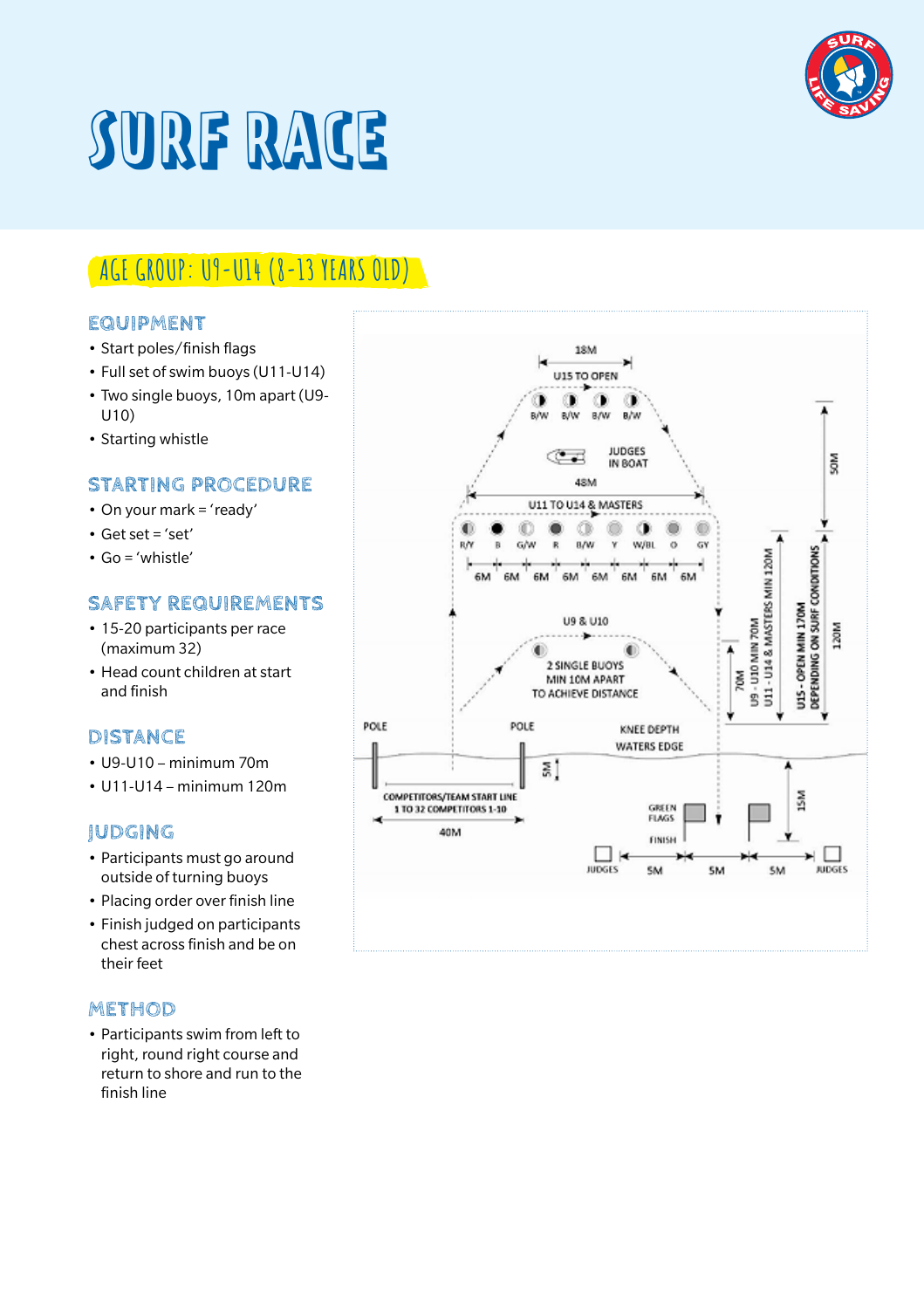

## BOARD RACE

## **AGE GROUP: U9-U14 (8-13 YEARS OLD)**

### **EQUIPMENT**

- Start poles/finish flags
- 3 buoys
- Starting whistle

## **STARTING PROCEDURE**

- On your mark = 'ready'
- $\cdot$  Get set = 'set'
- Go = 'whistle'

## **SAFETY REQUIREMENTS**

- 16 participants per race (maximum)
- Head count children at start and finish

## **DISTANCE**

- U9-U10 100m
- U11-U13 170m
- $\cdot$  U14 220m
- Apex buoy is placed another 10m further to seas for all distances

## **JUDGING**

- Placing order over finish line
- Participants must go around the outside of all marker buoys

- Race starts approx. 5m from water's edge
- Paddlers complete course from left to right outside of marker buoys and run up beach to finish maintaining contact with their board
- Finish is between two flags 20m apart and 15m from water's edge
- The finish is judges on the paddlers best and they must be on their feet

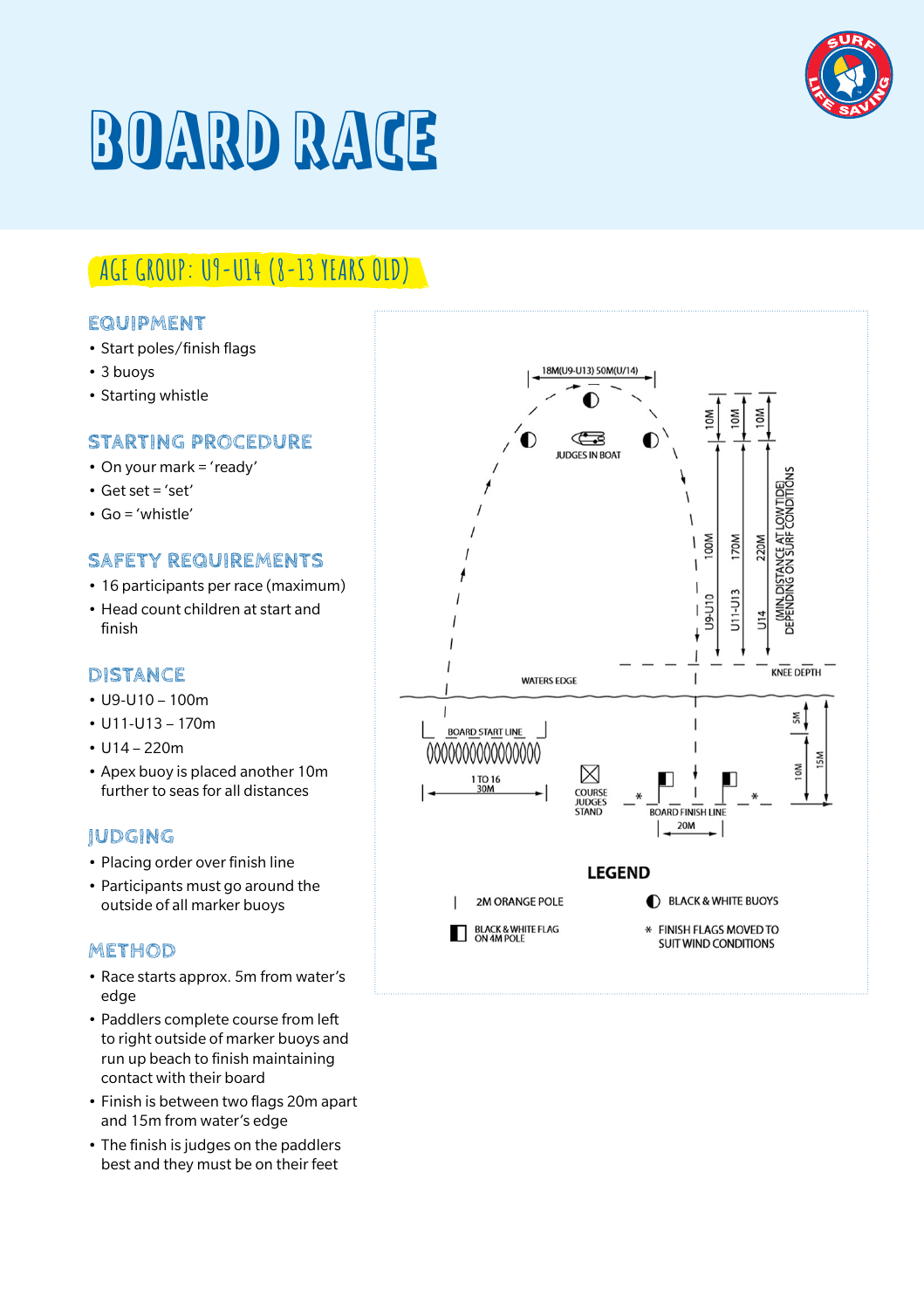

## BOARD RELAY

## **AGE GROUP: U9-U14 (8-13 YEARS OLD)**

### **EQUIPMENT**

- Start poles/finish flags
- 3 buoys
- 3 turning flags

## **STARTING PROCEDURE**

- On your mark = 'ready'
- $\cdot$  Get set = 'set'
- Go = 'whistle'

## **SAFETY REQUIREMENTS**

- 16 teams per race (maximum)
- Head count children at start and finish

## **DISTANCE**

- U9-U10 minimum board distance is 227m
- U11-U13 minimum board distance is 367m
- U14 minimum board distance is 467m
- Apex buoy is placed another 10m further to sea for all distances

## **JUDGING**

- Placing order over finish line of final paddler (#3)
- Paddlers must go around outside all the marker's buoys
- Paddlers can lose board and swim remainder of the course after rounding last turning buoy
- Visible tags must be 'paddler to paddler' not 'paddler to equipment'



- Teams consist of 3 paddlers
- First paddler completes water course, leaves board t water's edge, and runs around finish turning flag race by crossing finish line in contact with the board
- The finish is judges on the chest of paddler #3, who must finish on their feet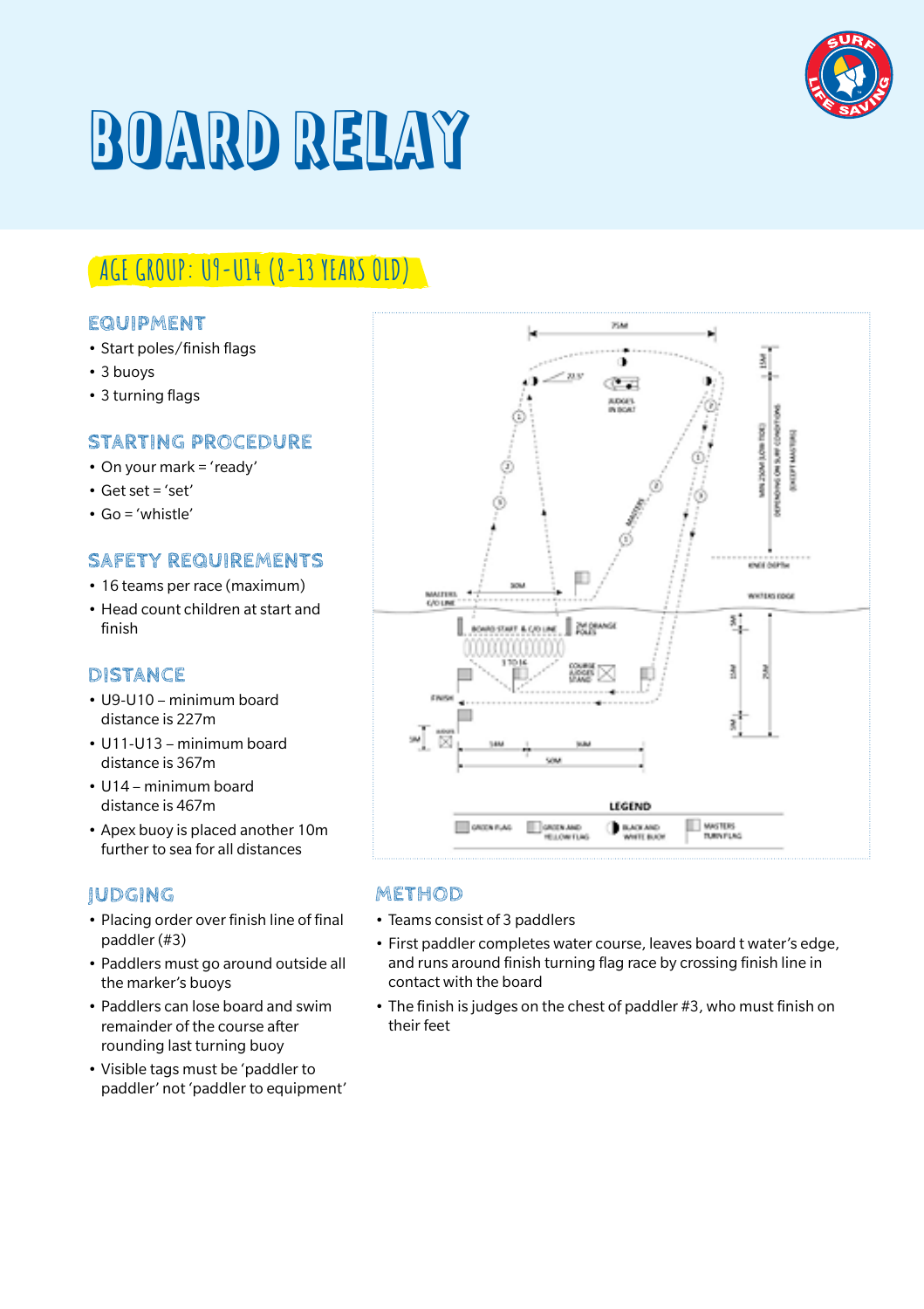## BOARD RESCUE

## **AGE GROUP: U11-U14 (10-13 years old)**

### **EQUIPMENT**

- Start poles/finish flags
- Swim buoys (full set 9 buoys)
- Starting whistle

## **STARTING PROCEDURE**

- On your mark = 'ready'
- $\cdot$  Get set = 'set'
- Go = 'whistle'

## **SAFETY REQUIREMENTS**

- 9 teams per race (maximum)
- Head count children at start and finish

## **DISTANCE**

• Minimum swim and board distance is 240m

## **JUDGING**

- Paddlers must go from left to right around allocated buoy and be on the seaward side of the buoy when picking up swimmer
- Teams must finish between flags and in contact with the board
- Placing order over finish line

- Teams consist of 1 swimmer and 1 board paddler
- On start signal swimmers race to allocated buoy, and signal arrival by raising arm
- Board paddler begins at swimmer's signal
- On reaching swimmer, paddler picks swimmer ensuring that they are on the seaward side of the buoy and then rounds buoy from left to right
- Team jointly paddles back to shore and runs up beach to finish
- Paddler and swimmer finish between flags both in contact with the board and on their feet



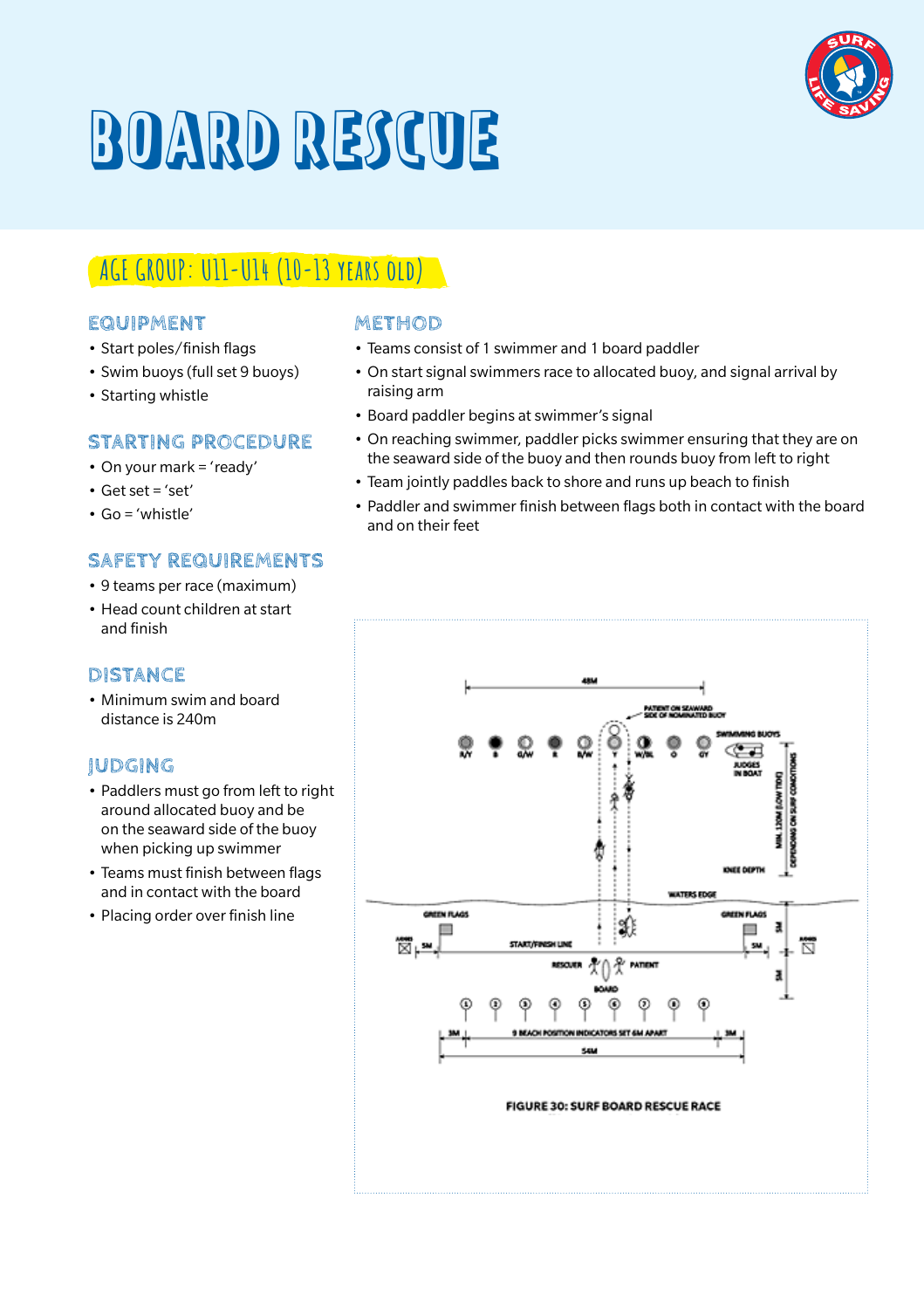

## IRONMAN / IRONWOMAN RACE

## **AGE GROUP: U11-U14 (10-13 years old)**

## **EQUIPMENT**

- Start poles/finish flags
- 2 turning flags
- Full set of swim buoys
- 4 buoys (board)
- Starting whistle

## **STARTING PROCEDURE**

• 16 participants per race (maximum) '